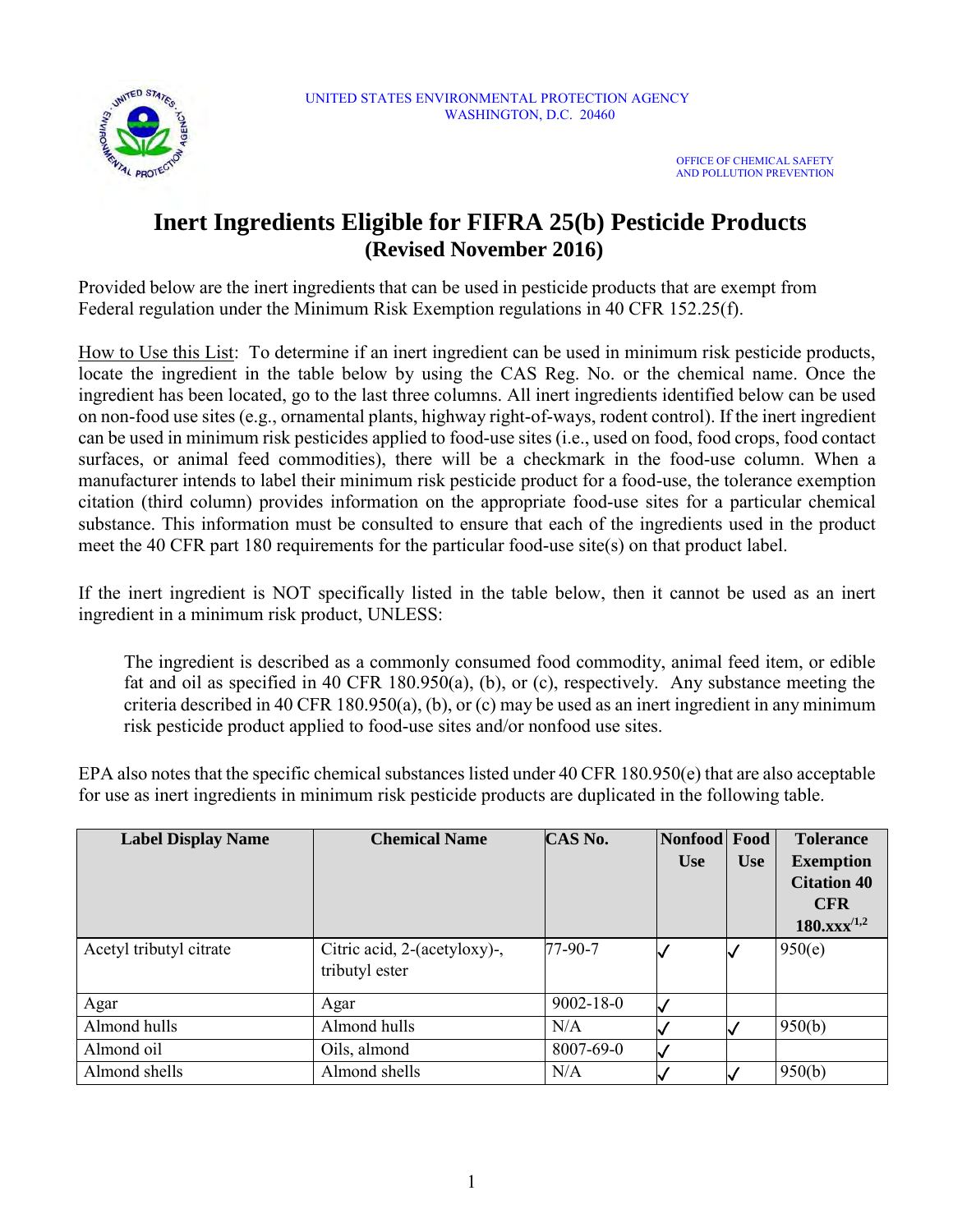| <b>Label Display Name</b>                               | <b>Chemical Name</b>                                    | CAS No.          | Nonfood<br><b>Use</b>    | Food<br><b>Use</b> | <b>Tolerance</b><br><b>Exemption</b><br><b>Citation 40</b><br><b>CFR</b><br>$180.xxx^{/1,2}$ |
|---------------------------------------------------------|---------------------------------------------------------|------------------|--------------------------|--------------------|----------------------------------------------------------------------------------------------|
| alpha-Cyclodextrin                                      | alpha-Cyclodextrin                                      | 10016-20-3       | $\overline{\mathscr{S}}$ | 7                  | 950(e)                                                                                       |
| Aluminatesilicate                                       | Aluminatesilicate                                       | 1327-36-2        | $\checkmark$             |                    |                                                                                              |
| Aluminum magnesium<br>silicate                          | Silicic acid, aluminum<br>magnesium salt                | $1327 - 43 - 1$  | ✓                        |                    |                                                                                              |
| Aluminum potassium<br>sodium silicate                   | Silicic acid, aluminum<br>potassium                     | 12736-96-8       | $\checkmark$             |                    |                                                                                              |
| Aluminum silicate                                       | Aluminum silicate                                       | 1335-30-4        | $\checkmark$             |                    |                                                                                              |
| Aluminum sodium<br>silicate                             | Silicic acid, aluminum sodium<br>salt                   | 1344-00-9        | $\overline{\mathcal{L}}$ |                    | 910                                                                                          |
| Aluminum sodium<br>silicate                             | Silicic acid (H4 SiO4),<br>aluminum sodium salt (1:1:1) | $12003 - 51 - 9$ | $\checkmark$             |                    |                                                                                              |
| Ammonium benzoate                                       | Benzoic acid, ammonium salt                             | 1863-63-4        | $\checkmark$             |                    |                                                                                              |
| Ammonium stearate                                       | Octadecanoic acid, ammonium<br>salt                     | 1002-89-7        | $\checkmark$             | $\checkmark$       | 910                                                                                          |
| Amylopectin, acid-hydrolyzed,<br>1- octenylbutanedioate | Amylopectin, acid-hydrolyzed,<br>1- octenylbutanedioate | 113894-85-2      | $\checkmark$             |                    | 950(e)                                                                                       |
| Amylopectin, hydrogen<br>1- octadecenylbutanedioate     | Amylopectin, hydrogen 1-<br>octadecenylbutanedioate     | 125109-81-1      | $\checkmark$             | $\checkmark$       | 950(e)                                                                                       |
| Animal glue                                             | Animal glue                                             | N/A              | $\checkmark$             | $\checkmark$       | 950(e)                                                                                       |
| Ascorbyl palmitate                                      | Ascorbyl palmitate                                      | 137-66-6         | $\checkmark$             |                    | 910, 930                                                                                     |
| Attapulgite-type clay                                   | Attapulgite-type clay                                   | 12174-11-7       | $\checkmark$             | S                  | 910, 930                                                                                     |
| <b>Beeswax</b>                                          | <b>Beeswax</b>                                          | 8012-89-3        | $\checkmark$             |                    | 950(e)                                                                                       |
| Bentonite                                               | Bentonite                                               | 1302-78-9        | $\checkmark$             | $\checkmark$       | 910                                                                                          |
| Bentonite, sodian                                       | Bentonite, sodian                                       | 85049-30-5       | $\checkmark$             |                    |                                                                                              |
| beta-Cyclodextrin                                       | beta-Cyclodextrin                                       | 7585-39-9        | V                        | V                  | 950(e)                                                                                       |
| Bone meal                                               | Bone meal                                               | 68409-75-6       | $\overline{\mathcal{L}}$ |                    |                                                                                              |
| <b>Bran</b>                                             | <b>Bran</b>                                             | N/A              |                          |                    | 1071                                                                                         |
| <b>Bread crumbs</b>                                     | <b>Bread crumbs</b>                                     | N/A              |                          | $\checkmark$       | 1071                                                                                         |
| $(+)$ -Butyl lactate                                    | Lactic acid, n-butyl ester, (S)                         | 34451-19-9       | $\checkmark$             | $\checkmark$       | 950(e)                                                                                       |
| <b>Butyl</b> lactate                                    | Lactic acid, n-butyl ester                              | 138-22-7         | $\checkmark$             | $\checkmark$       | 950(e)                                                                                       |
| Butyl stearate                                          | Octadecanoic acid, butyl ester                          | 123-95-5         | $\checkmark$             | $\checkmark$       | $\overline{950}$ (e)                                                                         |
| Calcareous shale                                        | Calcareous shale                                        | N/A              | $\checkmark$             |                    | 910                                                                                          |
| Calcite                                                 | Calcite $(Ca(CO3))$                                     | 13397-26-7       | $\checkmark$             | I                  | 910, 930                                                                                     |
| Calcium acetate                                         | Calcium acetate                                         | $62 - 54 - 4$    |                          |                    |                                                                                              |
| Calcium acetate monohydrate                             | Acetic acid, calcium salt,<br>monohydrate               | 5743-26-0        | $\checkmark$             |                    |                                                                                              |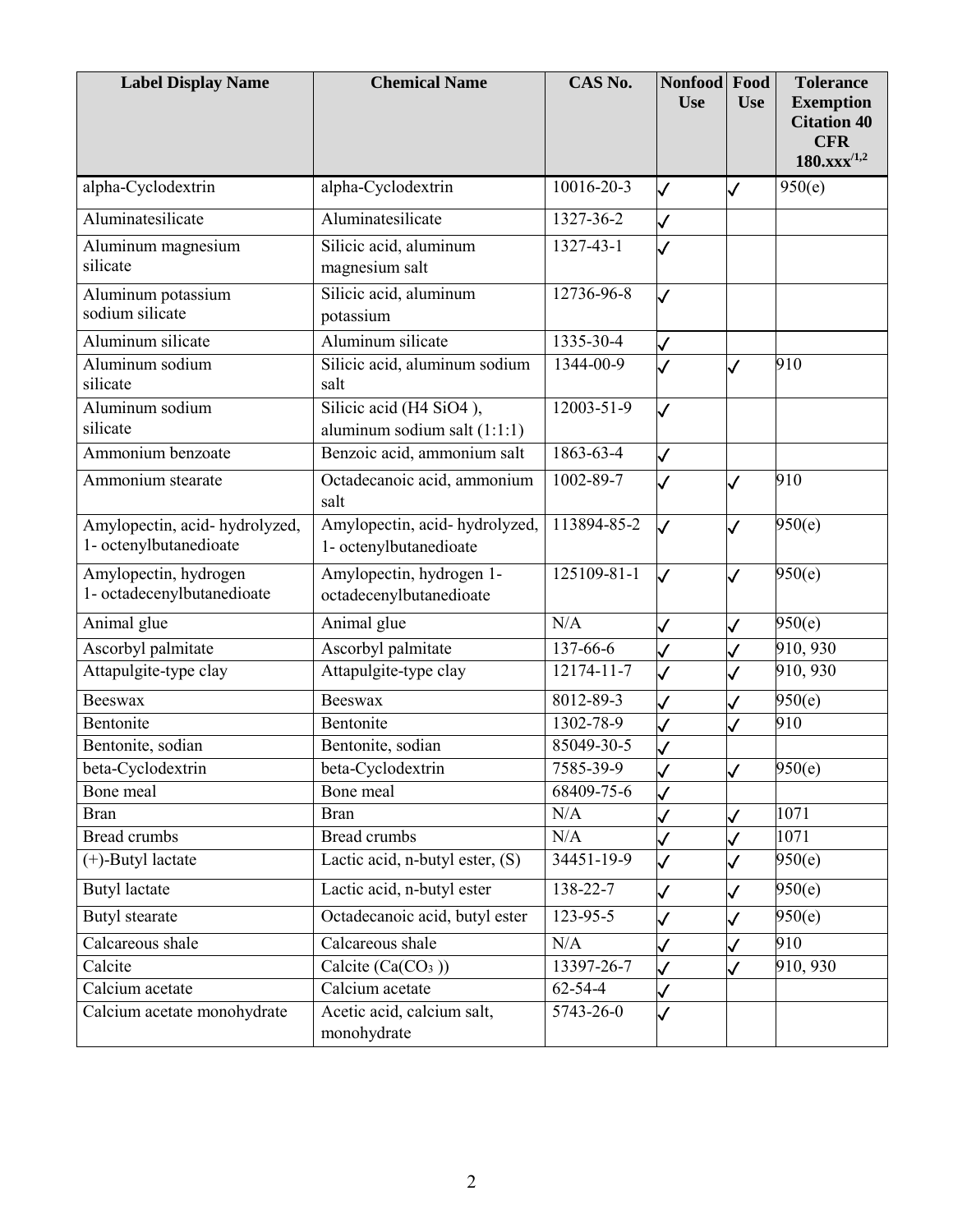| <b>Label Display Name</b>   | <b>Chemical Name</b>                   | CAS No.         | Nonfood      | Food         | <b>Tolerance</b>               |
|-----------------------------|----------------------------------------|-----------------|--------------|--------------|--------------------------------|
|                             |                                        |                 | <b>Use</b>   | <b>Use</b>   | <b>Exemption</b>               |
|                             |                                        |                 |              |              | <b>Citation 40</b>             |
|                             |                                        |                 |              |              | CFR 180.xxx <sup>/1,2</sup>    |
| Calcium benzoate            | Benzoic acid, calcium salt             | 2090-05-3       | ✓            |              |                                |
| Calcium carbonate           | Calcium carbonate                      | 471-34-1        |              |              | 910, 930                       |
| Calcium citrate             | Citric acid, calcium salt              | 7693-13-2       |              |              | 950(e)                         |
| Calcium octanoate           | Calcium octanoate                      | 6107-56-8       |              |              | 910                            |
| Calcium oxide silicate      | Calcium oxide silicate                 | 12168-85-3      |              |              |                                |
|                             | (Ca <sub>3</sub> O(SiO <sub>4</sub> )) |                 |              |              |                                |
| Calcium silicate            | Silicic acid, calcium salt             | 1344-95-2       |              |              | 910, 930                       |
| Calcium stearate            | Octadecanoic acid, calcium salt        | 1592-23-0       |              |              | $\overline{910, 930}, 940(a),$ |
|                             |                                        |                 |              |              | 940(c)                         |
| Calcium sulfate             | Calcium sulfate                        | 7778-18-9       |              |              |                                |
| Calcium sulfate dihydrate   | Calcium sulfate dihydrate              | 10101-41-4      |              |              |                                |
| Calcium sulfate hemihydrate | Calcium sulfate hemihydrate            | 10034-76-1      |              |              |                                |
| Canary seed                 | Canary seed                            | N/A             |              | $\checkmark$ | 950(b)                         |
| Carbon                      | Carbon                                 | $7440 - 44 - 0$ |              |              |                                |
| Carbon dioxide              | Carbon dioxide                         | 124-38-9        |              | $\checkmark$ | 910, 930                       |
| Carboxymethyl cellulose     | Cellulose, carboxymethyl ether         | $9000 - 11 - 7$ |              |              |                                |
| Cardboard                   | Cardboard                              | N/A             |              | J            | 950(e)                         |
| Carnauba wax                | Carnauba wax                           | 8015-86-9       |              |              | 950(e)                         |
| Carob gum                   | Locust bean gum                        | 9000-40-2       |              | $\checkmark$ | 950(e)                         |
| Carrageenan                 | Carrageenan                            | $9000 - 07 - 1$ |              |              | 910, 920, 930                  |
| Caseins                     | Caseins                                | 9000-71-9       |              |              |                                |
| Castor oil                  | Castor oil                             | 8001-79-4       |              |              | 950(e)                         |
| Castor oil, hydrogenated    | Castor oil, hydrogenated               | 8001-78-3       |              | $\checkmark$ | 950(e)                         |
| Cat food                    | Cat food                               | N/A             |              |              |                                |
| Cellulose                   | Cellulose                              | 9004-34-6       |              | $\checkmark$ | 950(e)                         |
| Cellulose acetate           | Cellulose acetate                      | 9004-35-7       |              |              | 950(e)                         |
| Cellulose, mixture with     | Cellulose, mixture with cellulose      | 51395-75-6      |              | V            | 950(e)                         |
| cellulose carboxymethyl     | carboxymethyl ether, sodium salt       |                 |              |              |                                |
| ether, sodium salt          |                                        |                 |              |              |                                |
| Cellulose, pulp             | Cellulose, pulp                        | 65996-61-4      |              |              | 950(e)                         |
| Cellulose, regenerated      | Cellulose, regenerated                 | 68442-85-3      |              |              | 950(e)                         |
| Cheese                      | Cheese                                 | N/A             |              |              | $950(a)$ or 1071               |
| Chlorophyll a               | Chlorophyll a                          | $479 - 61 - 8$  |              |              |                                |
| Chlorophyll b               | Chlorophyll b                          | $519-62-0$      |              |              |                                |
| Citric acid                 | Citric acid                            | 77-92-9         |              | ✓            | 950(e)                         |
| Citric acid, monohydrate    | Citric acid, monohydrate               | 5949-29-1       |              |              | 950(e)                         |
| Citrus meal                 | Citrus meal                            | N/A             |              |              | 950                            |
| Citrus pectin               | Citrus pectin                          | 9000-69-5       |              |              |                                |
| Citrus pulp                 | Citrus pulp                            | 68514-76-1      |              | ✓            | 950(b)                         |
| Clam shells                 | Clam shells                            | N/A             |              |              |                                |
| Cocoa                       | Cocoa                                  | $8002 - 31 - 1$ | $\checkmark$ | $\checkmark$ | 950(a)                         |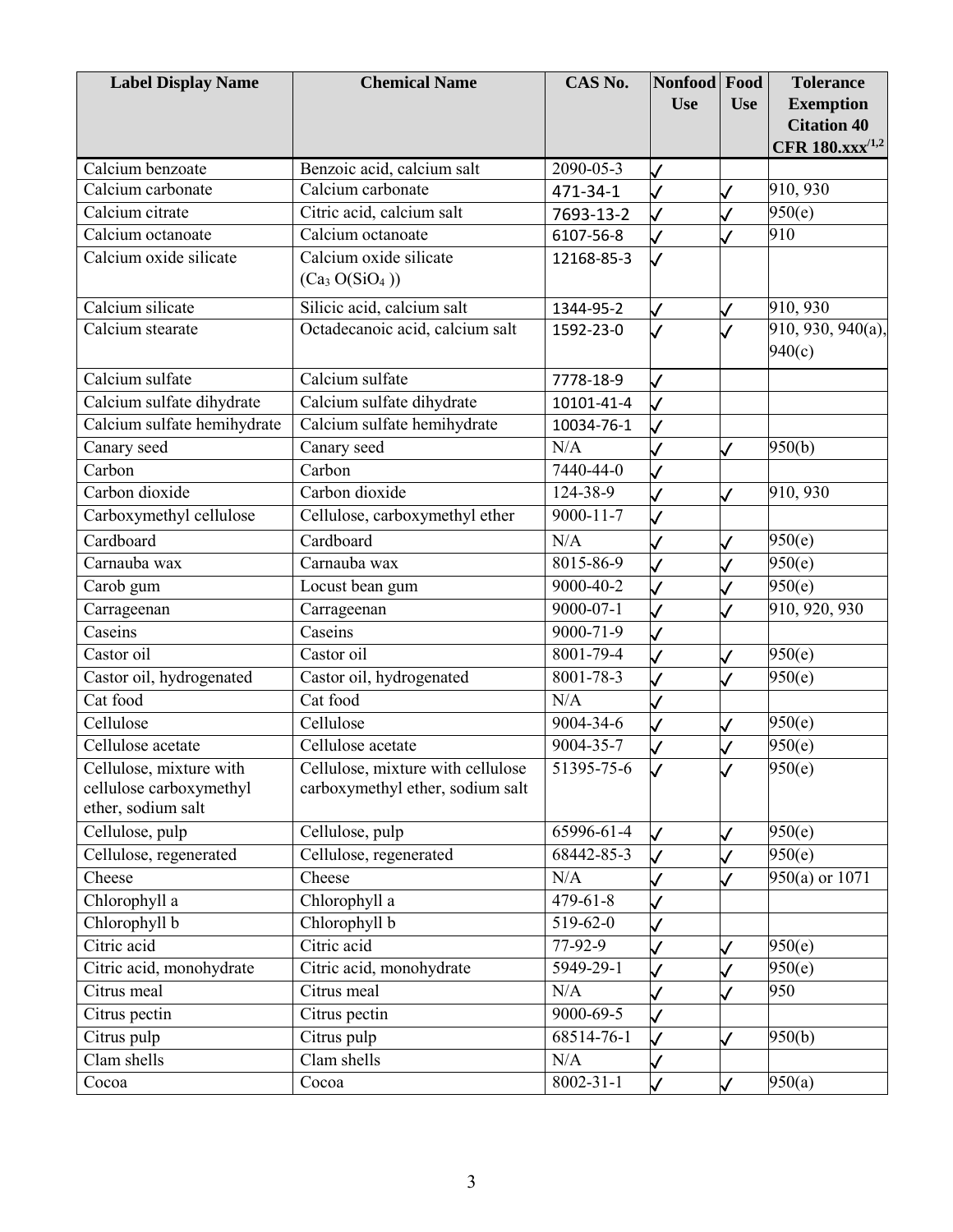| <b>Label Display Name</b>  | <b>Chemical Name</b>                                       | CAS No.         | Nonfood Food             |                          | <b>Tolerance</b>       |
|----------------------------|------------------------------------------------------------|-----------------|--------------------------|--------------------------|------------------------|
|                            |                                                            |                 | <b>Use</b>               | <b>Use</b>               | <b>Exemption</b>       |
|                            |                                                            |                 |                          |                          | <b>Citation 40</b>     |
|                            |                                                            |                 |                          |                          | CFR $180.xxx^{1,2}$    |
| Cocoa shell flour          | Cocoa shell flour                                          | N/A             |                          |                          |                        |
| Cocoa shells               | Cocoa shells                                               | N/A             |                          |                          | 950(b)                 |
| Cod-liver oil              | Cod-liver oil                                              | $8001 - 69 - 2$ |                          |                          | 910                    |
| Coffee grounds             | Coffee grounds                                             | 68916-18-7      |                          |                          | 950(e)                 |
| Cookies                    | Cookies                                                    | N/A             |                          |                          | $950 \text{ or } 1071$ |
| Cork                       | Cork                                                       | 61789-98-8      |                          |                          |                        |
| Corn cobs                  | Corn cobs                                                  | N/A             |                          |                          | 950(b)                 |
| Cotton                     | Cotton                                                     | N/A             |                          |                          |                        |
| Cottonseed meal            | Cottonseed meal                                            | 68424-10-2      |                          |                          |                        |
| Cracked wheat              | Cracked wheat                                              | N/A             |                          |                          | 1071                   |
| Decanoic acid, monoester   | Decanoic acid, monoester with                              | 26402-22-2      |                          |                          | 910                    |
| with 1,2,3- propanetriol   | 1,2,3- propanetriol                                        |                 |                          |                          |                        |
| Dextrins                   | Dextrins                                                   | 9004-53-9       | $\overline{\mathcal{L}}$ |                          | 950(e)                 |
| Diglyceryl monooleate      | 9-Octadecenoic acid, ester with                            | 49553-76-6      |                          |                          | 910                    |
|                            | 1,2,3- propanetriol                                        |                 |                          |                          |                        |
| Diglyceryl monostearate    | 9-Octadecanoic acid, monoester                             | 12694-22-3      | $\mathcal{L}$            |                          | 910                    |
|                            | with oxybis(propanediol)                                   |                 |                          |                          |                        |
| Dilaurin                   | Dodecanoic acid, diester with                              | 27638-00-2      | $\mathcal{L}$            | .I                       | 910                    |
|                            | 1,2,3- propanetriol                                        |                 |                          |                          |                        |
| Dipalmitin                 | Hexadecanoic acid, diester with                            | 26657-95-4      |                          |                          | 910                    |
|                            | 1,2,3- propanetriol                                        |                 |                          |                          |                        |
| Dipotassium citrate        | Citric acid, dipotassium salt                              | 3609-96-9       | $\mathsf{\vee}$          | $\checkmark$             | 950(e)                 |
| Disodium citrate           | Citric acid, disodium salt                                 | 144-33-2        | $\mathcal{L}$            | $\overline{\mathcal{L}}$ | 950(e)                 |
| Disodium sulfate           | Disodium sulfate decahydrate                               | 7727-73-3       | $\checkmark$             |                          |                        |
| Diatomaceous earth         | Kieselguhr; Diatomite (less than<br>1% crystalline silica) | 61790-53-2      |                          |                          | 910, 930, 1017         |
| Dodecanoic acid, monoester | Dodecanoic acid, monoester with                            | 27215-38-9      | $\mathcal{L}$            | $\overline{I}$           | 910                    |
| with 1,2,3- propanetriol   | 1,2,3- propanetriol                                        |                 |                          |                          |                        |
| Dolomite                   | Dolomite                                                   | 16389-88-1      | $\checkmark$             |                          | 910                    |
| Douglas fir bark           | Douglas fir bark                                           | N/A             |                          |                          | 920                    |
| Egg shells                 | Egg shells                                                 | N/A             |                          |                          |                        |
| Eggs                       | Eggs                                                       | N/A             |                          |                          | 1071                   |
| (+)-Ethyl lactate          | Lactic acid, ethyl ester, (S)                              | 687-47-8        |                          |                          | 950(e)                 |
| Ethyl lactate              | Lactic acid, ethyl ester                                   | $97-64-3$       |                          |                          | 950(e)                 |
| Feldspar                   | Feldspar                                                   | 68476-25-5      |                          |                          |                        |
| Ferric oxide               | Iron oxide $(Fe2O3)$                                       | 1309-37-1       |                          |                          | 910, 930               |
| Ferrous oxide              | Iron oxide (FeO)                                           | $1345 - 25 - 1$ |                          |                          | 950(b)                 |
| Fish meal                  | Fish meal                                                  | N/A             |                          |                          | 1071                   |
| Fish oil                   | Fish oil                                                   | 8016-13-5       | $\overline{J}$           |                          |                        |
| Fuller's earth             | Fuller's earth                                             | 8031-18-3       |                          |                          | 910                    |
| Fumaric acid               | Fumaric acid                                               | $110-17-8$      | $\checkmark$             |                          | 950(e)                 |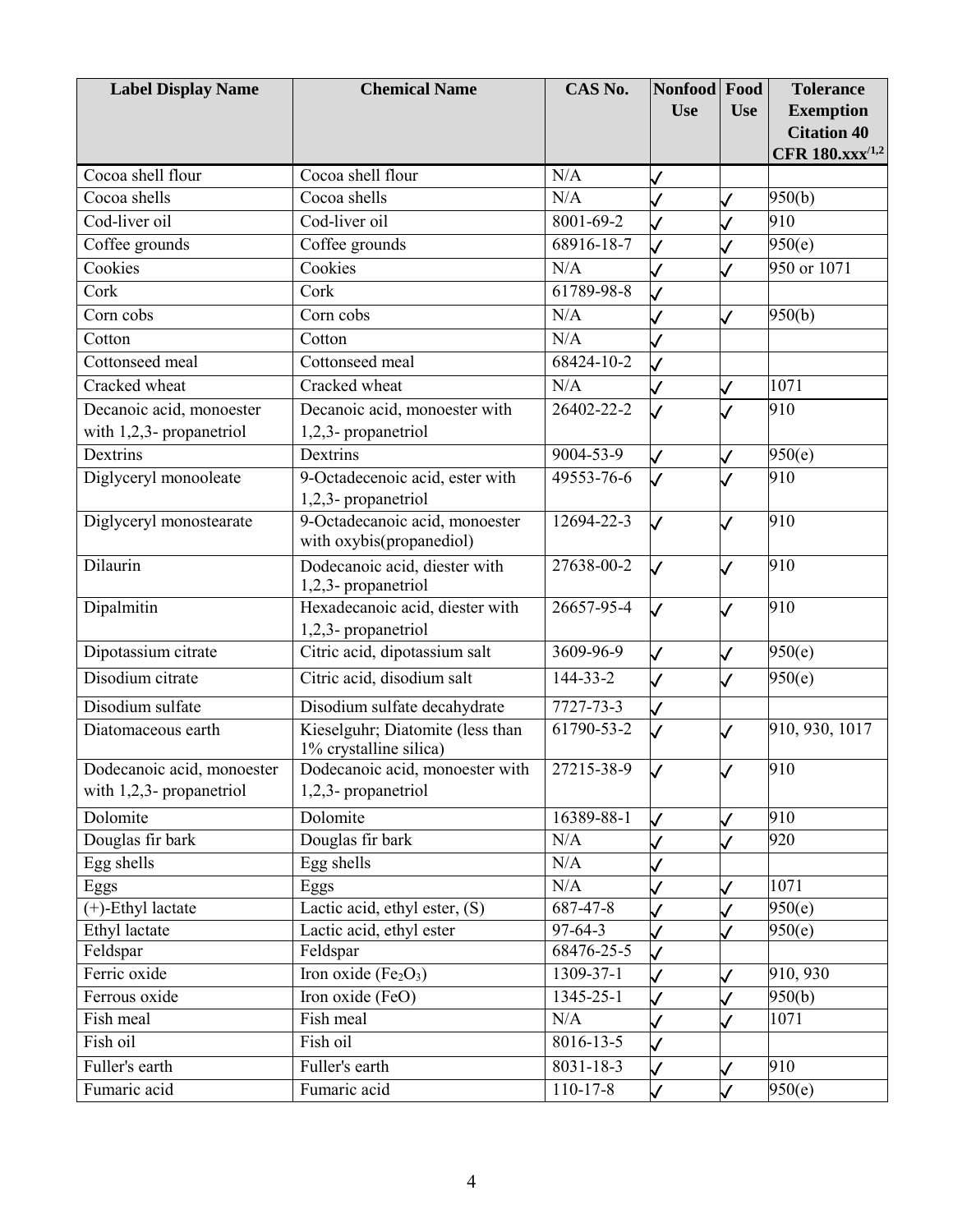| <b>Label Display Name</b>         | <b>Chemical Name</b>                                                | CAS No.          | Nonfood Food       |              | <b>Tolerance</b>                                  |
|-----------------------------------|---------------------------------------------------------------------|------------------|--------------------|--------------|---------------------------------------------------|
|                                   |                                                                     |                  | <b>Use</b>         | <b>Use</b>   | <b>Exemption</b>                                  |
|                                   |                                                                     |                  |                    |              | <b>Citation 40</b><br>CFR 180.xxx <sup>/1,2</sup> |
| gamma-Cyclodextrin                | gamma-Cyclodextrin                                                  | 17465-86-0       | $\mathcal{A}$      | $\checkmark$ | 950(e)                                            |
| Gelatins                          | Gelatins                                                            | 9000-70-8        |                    |              | 950(a)                                            |
| Gellan gum                        | Gellan gum                                                          | 71010-52-1       |                    |              | 950(e)                                            |
| Glue                              | Glue (as depolymd. animal                                           | 68476-37-9       |                    |              |                                                   |
|                                   | collagen)                                                           |                  |                    |              |                                                   |
| Glycerin                          | 1,2,3-Propanetriol                                                  | $56 - 81 - 5$    |                    |              | 950(e)                                            |
| Glycerol monooleate               | 9-Octadecenoic acid $(Z)$ -, 2,3-<br>dihydroxypropyl ester          | $111 - 03 - 5$   |                    |              | 910                                               |
| Glyceryl dicaprylate              | Octanoic acid, diester with 1,2,3-<br>propanetriol                  | 36354-80-0       |                    |              | 910                                               |
| Glyceryl dimyristate              | Tetradecanoic acid, diester with<br>1,2,3- propanetriol             | 53563-63-6       |                    |              | 910                                               |
| Glyceryl dioleate                 | 9-Octadecenoic acid (9Z)-, diester<br>with 1,2,3-propanetriol       | 25637-84-7       | $\mathsf{\bigvee}$ | J            | 910                                               |
| Glyceryl distearate               | Octadecanoic acid, diester with<br>1,2,3- propanetriol              | 1323-83-7        |                    |              | 910                                               |
| Glyceryl monomyristate            | Tetradecanoic acid, monoester with 27214-38-6<br>1,2,3-propanetriol |                  |                    |              | 910                                               |
| Glyceryl monooctanoate            | Octanoic acid, monoester with<br>1,2,3- propanetriol                | 26402-26-6       | $\checkmark$       |              | 910                                               |
| Glyceryl monooleate               | 9-Octadecenoic acid (9Z)-,<br>monoester with 1,2,3-propanetriol     | $25496 - 72 - 4$ | $\backslash\prime$ |              | 910, 930                                          |
| Glyceryl monostearate             | Octadecanoic acid, monoester with<br>1,2,3-propanetriol             | $31566 - 31 - 1$ | $\mathcal{L}$      |              | 910, 930                                          |
| Glyceryl stearate                 | Octadecanoic acid, ester with<br>1,2,3- propanetriol                | 11099-07-3       | $\checkmark$       |              | 910                                               |
| Granite                           | Granite                                                             | N/A              |                    |              | 910                                               |
| Graphite                          | Graphite                                                            | 7782-42-5        |                    |              | 910                                               |
| Guar gum                          | Guar gum                                                            | 9000-30-0        |                    | $\checkmark$ | 950(e)                                            |
| Gum Arabic                        | Gum arabic                                                          | $9000 - 01 - 5$  |                    |              | 910                                               |
| Gum tragacanth                    | Gum tragacanth                                                      | 9000-65-1        |                    |              |                                                   |
| Gypsum                            | Gypsum                                                              | 13397-24-5       |                    |              | 910, 930                                          |
| Hematite                          | Hematite $(Fe2O3)$                                                  | 1317-60-8        |                    |              |                                                   |
| Humic acid                        | Humic acid                                                          | 1415-93-6        |                    |              | 950(e)                                            |
| Hydrogenated                      | Hydrogenated cottonseed oil                                         | 68334-00-9       |                    |              | 950(c)                                            |
| Hydrogenated rapeseed             | Hydrogenated rapeseed oil                                           | 84681-71-0       |                    |              | 950(c)                                            |
| Hydrogenated soybean              | Hydrogenated soybean oil                                            | 8016-70-4        |                    |              | 950(c)                                            |
| Hydroxyethyl cellulose            | Cellulose, 2-hydroxyethyl ether                                     | 9004-62-0        |                    |              | 950(e)                                            |
| Hydroxypropyl cellulose           | Cellulose, 2-hydroxypropyl ether                                    | 9004-64-2        | $\checkmark$       |              | 950(e)                                            |
| Hydroxypropyl methyl<br>cellulose | Cellulose, 2-hydroxypropyl methyl<br>ether                          | $9004 - 65 - 3$  |                    |              | 950(e)                                            |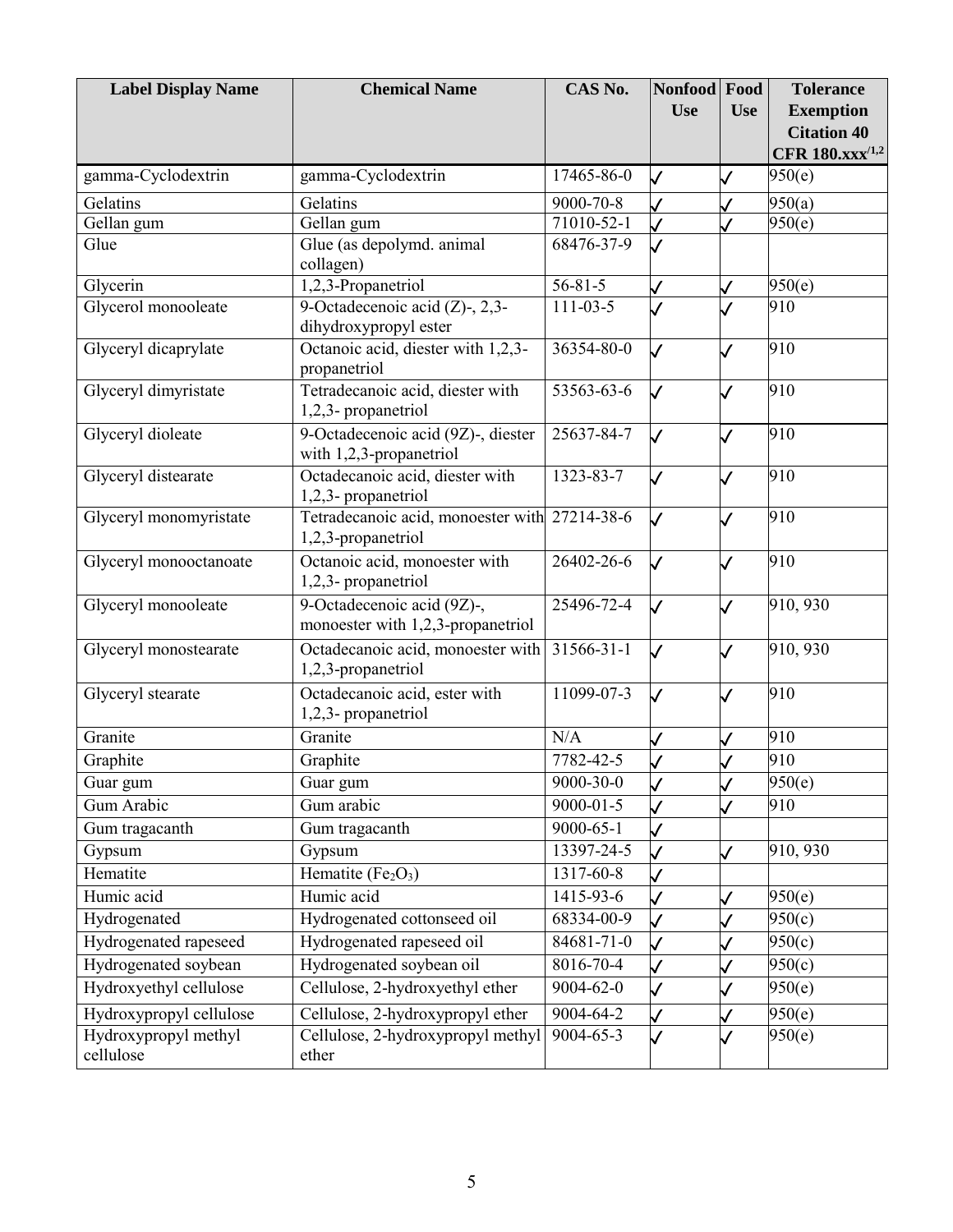| <b>Label Display Name</b>  | <b>Chemical Name</b>                                  | CAS No.          | Nonfood Food             |              | <b>Tolerance</b>    |
|----------------------------|-------------------------------------------------------|------------------|--------------------------|--------------|---------------------|
|                            |                                                       |                  | <b>Use</b>               | <b>Use</b>   | <b>Exemption</b>    |
|                            |                                                       |                  |                          |              | <b>Citation 40</b>  |
|                            |                                                       |                  |                          |              | CFR $180.xxx^{1,2}$ |
| Iron magnesium oxide       | Iron magnesium oxide ( $Fe2MgO4$ )                    | 12068-86-9       | $\checkmark$             |              |                     |
| Iron oxide, hydrate        | Iron oxide (Fe <sub>2</sub> O <sub>3</sub> ), hydrate | 12259-21-1       |                          |              | 910                 |
| Iron oxide                 | Iron oxide (Fe <sub>3</sub> O <sub>4</sub> )          | 1317-61-9        | $\overline{\mathcal{L}}$ |              | 910                 |
| Isopropyl alcohol          | 2-Propanol                                            | $67 - 63 - 0$    |                          |              | 950(e)              |
| Isopropyl myristate        | Isopropyl myristate                                   | $110-27-0$       |                          |              | 910, 930            |
| Kaolin                     | Kaolin                                                | 1332-58-7        |                          |              | 910, 930, 1180      |
| Lactose                    | Lactose                                               | $63 - 42 - 3$    |                          |              | 950(a)              |
| Lactose monohydrate        | Lactose monohydrate                                   | 64044-51-5       | $\checkmark$             |              | 950(a)              |
| Lanolin                    | Lanolin                                               | 8006-54-0        |                          |              | 950(e)              |
| Latex rubber               | Latex rubber                                          | N/A              |                          |              |                     |
| Lauric acid                | Lauric acid                                           | 143-07-7         |                          |              | 950(e)              |
| Lecithins                  | Lecithins                                             | 8002-43-5        | ✓                        |              | 950(e)              |
| Licorice extract           | Licorice extract                                      | $68916 - 91 - 6$ | J                        |              | 950(e)              |
| Lime dolomitic             | Lime (chemical) dolomitic                             | $12001 - 27 - 3$ |                          |              | 910                 |
| Limestone                  | Limestone                                             | $1317 - 65 - 3$  |                          |              | 910, 930            |
| Linseed oil                | Linseed oil                                           | 8001-26-1        |                          |              | $\overline{950(c)}$ |
| Magnesium carbonate        | Carbonic acid, magnesium salt                         | 546-93-0         |                          |              | 910, 930            |
|                            | (1:1)                                                 |                  |                          |              |                     |
| Magnesium benzoate         | Magnesium benzoate                                    | 553-70-8         |                          |              |                     |
| Magnesium oxide            | Magnesium oxide                                       | 1309-48-4        | $\mathcal{A}$            | $\checkmark$ | 910, 940a, 940c     |
| Magnesium oxide silicate   | Magnesium oxide silicate                              | 12207-97-5       |                          |              | 9                   |
| Magnesium silicate         | Magnesium silicate                                    | 1343-88-0        | $\overline{\mathcal{L}}$ |              | 910                 |
| Magnesium silicate hydrate | Magnesium silicate hydrate                            | 1343-90-4        | $\checkmark$             |              | 910, 930            |
| Magnesium silicon          | Magnesium silicon oxide                               | 14987-04-3       | $\overline{\mathcal{L}}$ |              |                     |
| Magnesium stearate         | Octadecanoic acid, magnesium salt                     | $557 - 04 - 0$   |                          |              | 910                 |
| Magnesium sulfate          | Magnesium sulfate                                     | 7487-88-9        |                          |              | 910                 |
| Magnesium sulfate          | Magnesium sulfate heptahydrate                        | 10034-99-8       |                          |              | 910                 |
| heptahydrate               |                                                       |                  |                          |              |                     |
| Malic acid                 | Malic acid                                            | 6915-15-7        | $\checkmark$             |              |                     |
| Malt extract               | Malt extract                                          | 8002-48-0        |                          |              | 950(a)              |
| Malt flavor                | Malt flavor                                           | N/A              |                          |              | 950(a)              |
| Maltodextrin               | Maltodextrin                                          | 9050-36-6        |                          |              | 950(e)              |
| Methylcellulose            | Cellulose, methyl ether                               | 9004-67-5        |                          |              | 950(e)              |
| Mica                       | Mica                                                  | 12003-38-2       |                          |              | 910                 |
| Mica-group minerals        | Mica-group minerals                                   | 12001-26-2       |                          |              |                     |
| Milk                       | Milk                                                  | 8049-98-7        |                          |              | 1071                |
| Millet seed                | Millet seed                                           | N/A              |                          |              | 950(a)              |
| Mineral oil                | Mineral oil (U.S.P.)                                  | 8012-95-1        | $\checkmark$             | $\checkmark$ | 910, 930            |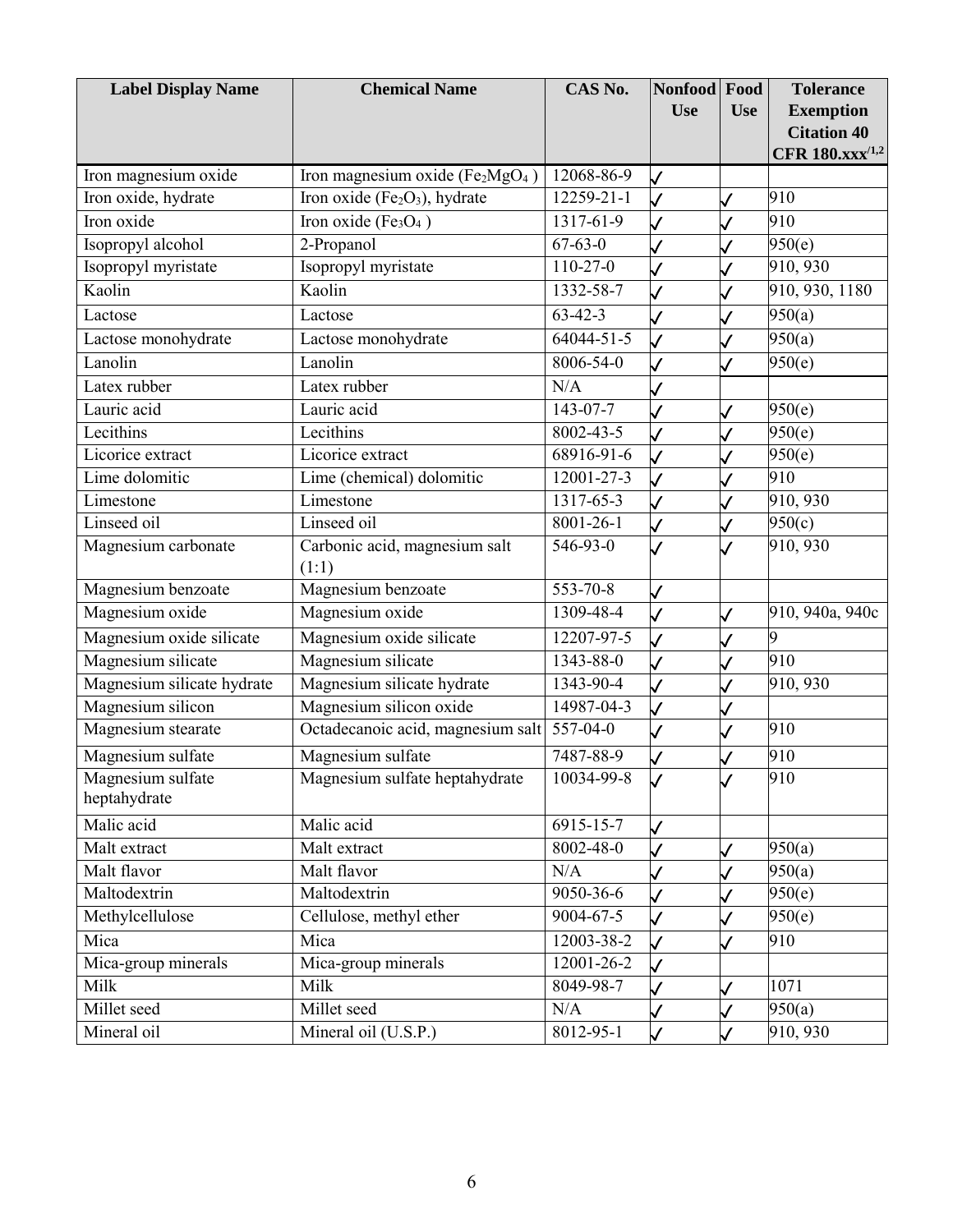| <b>Label Display Name</b>     | <b>Chemical Name</b>                                    | CAS No.        | Nonfood Food<br><b>Use</b> | <b>Use</b>   | <b>Tolerance</b><br><b>Exemption</b><br><b>Citation 40</b> |
|-------------------------------|---------------------------------------------------------|----------------|----------------------------|--------------|------------------------------------------------------------|
|                               |                                                         |                |                            |              | <b>CFR 180.xxx</b> <sup>/1,2</sup>                         |
| 1-Monolaurin                  | Dodecanoic acid, 2,3-<br>dihydroxypropyl ester          | $142 - 18 - 7$ | $\overline{\mathcal{J}}$   | $\checkmark$ | 910                                                        |
| 1-Monomyristin                | Tetradecanoic acid, 2,3-<br>dihydroxypropyl ester       | 589-68-4       |                            |              | 910                                                        |
| Monomyristin                  | Decanoic acid, diester with 1,2,3-<br>propanetriol      | 53998-07-1     | $\checkmark$               |              |                                                            |
| Monopalmitin                  | Hexadecanoic acid, monoester with<br>1,2,3-propanetriol | 26657-96-5     | $\mathcal{L}$              | $\checkmark$ | 910                                                        |
| Monopotassium citrate         | Citric acid, monopotassium salt                         | 866-83-1       | $\checkmark$               | $\checkmark$ | 950(e)                                                     |
| Monosodium citrate            | Citric acid, monosodium salt                            | 18996-35-5     | $\overline{\mathcal{L}}$   |              | 950(e)                                                     |
| Montmorillonite               | Montmorillonite                                         | 1318-93-0      |                            |              | 910, 930                                                   |
| Myristic acid                 | Myristic acid                                           | 544-63-8       |                            |              | 910                                                        |
| Nepheline syenite             | Nepheline syenite                                       | 37244-96-5     |                            |              |                                                            |
| Nitrogen                      | Nitrogen                                                | 7727-37-9      |                            |              |                                                            |
| Nutria meat                   | Nutria meat                                             | N/A            |                            |              |                                                            |
| Nylon                         | Nylon                                                   | N/A            |                            |              |                                                            |
| Octanoic acid, potassium salt | Octanoic acid, potassium salt                           | $764 - 71 - 6$ |                            |              | 910                                                        |
| Octanoic acid, sodium salt    | Octanoic acid, sodium salt                              | 1984-06-1      |                            |              | 910                                                        |
| Oleic acid                    | Oleic acid                                              | 112-80-1       |                            |              | 910, 930                                                   |
| Oyster shells                 | Oyster shells                                           | N/A            |                            |              |                                                            |
| Palm oil                      | Palm oil                                                | 8002-75-3      |                            |              | 950(c)                                                     |
| Palm oil, hydrogenated        | Palm oil, hydrogenated                                  | 68514-74-9     |                            |              | 950(c)                                                     |
| Palmitic acid                 | Hexadecanoic acid                                       | $57-10-3$      |                            |              | 910                                                        |
| Paper                         | Paper                                                   | N/A            |                            |              | 950(e)                                                     |
| Paraffin wax                  | Paraffin wax                                            | 8002-74-2      |                            |              |                                                            |
| Peanut butter                 | Peanut butter                                           | N/A            |                            |              | 1071                                                       |
| Peanut shells                 | Peanut shells                                           | N/A            |                            |              | 950(b)                                                     |
| Peanuts                       | Peanuts                                                 | N/A            |                            |              | 1071                                                       |
| Peat moss                     | Peat moss                                               | N/A            |                            |              |                                                            |
| Pectin                        | Pectin                                                  | 9000-69-5      |                            |              |                                                            |
| Perlite                       | Perlite                                                 | 130885-09-5    |                            |              |                                                            |
| Perlite, expanded             | Perlite, expanded                                       | 93763-70-3     |                            |              |                                                            |
| Plaster of paris              | Plaster of paris                                        | 26499-65-0     |                            |              |                                                            |
| Polyethylene                  | Polyethylene                                            | 9002-88-4      |                            |              | 910, 930                                                   |
| Polyglyceryl oleate           | Polyglyceryl oleate                                     | 9007-48-1      | $\checkmark$               |              | 910                                                        |
| Polyglyceryl stearate         | Polyglyceryl stearate                                   | 9009-32-9      |                            |              | 910, 930                                                   |
| Potassium acetate             | Acetic acid, potassium salt                             | 127-08-2       |                            |              |                                                            |
| Potassium aluminum            | Potassium aluminum silicate,                            | 1327-44-2      |                            | $\checkmark$ | 910                                                        |
| silicate, anhydrous           | anhydrous                                               |                |                            |              |                                                            |
| Potassium benzoate            | Benzoic acid, potassium salt                            | 582-25-2       | $\checkmark$               |              |                                                            |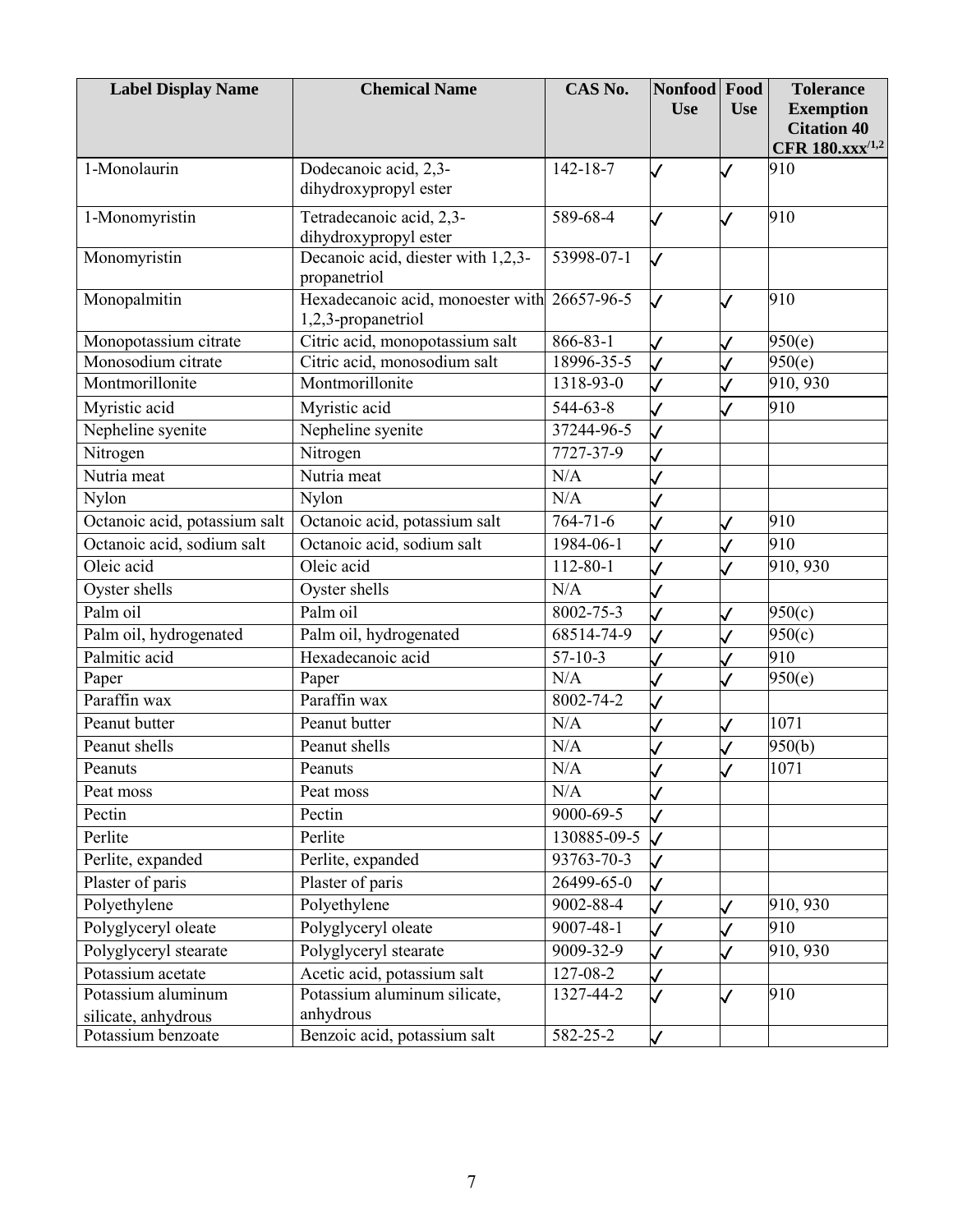| <b>Label Display Name</b>                 | <b>Chemical Name</b>                                                                                                                                                          | CAS No.     | <b>Nonfood</b><br><b>Use</b> | Food<br><b>Use</b> | <b>Tolerance</b><br><b>Exemption</b>              |
|-------------------------------------------|-------------------------------------------------------------------------------------------------------------------------------------------------------------------------------|-------------|------------------------------|--------------------|---------------------------------------------------|
|                                           |                                                                                                                                                                               |             |                              |                    | <b>Citation 40</b><br>CFR 180.xxx <sup>/1,2</sup> |
| Potassium bicarbonate                     | Carbonic acid, monopotassium salt 298-14-6                                                                                                                                    |             | $\checkmark$                 |                    | 950(e)                                            |
| Potassium chloride                        | Potassium chloride                                                                                                                                                            | 7447-40-7   |                              |                    | 950(e)                                            |
| Potassium citrate                         | Citric acid, potassium salt                                                                                                                                                   | 7778-49-6   |                              |                    | 950(e)                                            |
| Potassium humate                          | Humic acids, potassium salts                                                                                                                                                  | 68514-28-3  |                              |                    | 950(e)                                            |
| Potassium myristate                       | Tetradecanoic acid, potassium salt                                                                                                                                            | 13429-27-1  |                              |                    | 910                                               |
| Potassium oleate                          | 9-Octadecenoic acid (9Z)-,<br>potassium                                                                                                                                       | 143-18-0    |                              |                    | 910                                               |
| Potassium ricinoleate                     | 9-Octadecenoic acid, 12-hydroxy-,<br>monopotassium salt, (9Z, 12R)-                                                                                                           | 7492-30-0   | $\checkmark$                 |                    |                                                   |
| Potassium sorbate                         | Sorbic acid, potassium salt                                                                                                                                                   | 24634-61-5  | $\checkmark$                 | $\checkmark$       | 950(e)                                            |
| Potassium stearate                        | Octadecanoic acid, potassium salt                                                                                                                                             | 593-29-3    |                              |                    | 1068                                              |
| Potassium sulfate                         | Potassium sulfate                                                                                                                                                             | 7778-80-5   | $\checkmark$                 |                    | 910                                               |
| Potassium sulfate                         | Sulfuric acid, monopotassium salt                                                                                                                                             | 7646-93-7   | $\checkmark$                 |                    |                                                   |
| 1,2-Propylene carbonate                   | 1,3-Dioxolan-2-one, 4-methyl-                                                                                                                                                 | 108-32-7    |                              | $\checkmark$       | 950(e)                                            |
| Pumice                                    | Pumice                                                                                                                                                                        | 1332-09-8   |                              |                    |                                                   |
| Red cabbage color                         | Red cabbage color (expressed from N/A<br>edible red cabbage heads via a<br>pressing process using only                                                                        |             |                              |                    | 950(e)                                            |
|                                           | acidified water)                                                                                                                                                              | N/A         |                              |                    |                                                   |
| Red cedar chips                           | Red cedar chips<br>Red dog flour                                                                                                                                              | N/A         |                              |                    |                                                   |
| Red dog flour<br>Rubber                   | Rubber                                                                                                                                                                        | 9006-04-6   |                              |                    |                                                   |
| Sawdust                                   | Sawdust                                                                                                                                                                       | N/A         |                              |                    |                                                   |
| Shale                                     | Shale                                                                                                                                                                         | N/A         |                              |                    |                                                   |
| Silica, amorphous, fumed                  | Silica, amorphous, fumed                                                                                                                                                      | 112945-52-5 |                              |                    | 950(e)                                            |
|                                           | (crystalline free)                                                                                                                                                            |             |                              |                    |                                                   |
| Silica, amorphous, precipitate<br>and gel | Silica, amorphous, precipitate and<br>gel                                                                                                                                     | 7699-41-4   |                              |                    | 950(e)                                            |
| Silica                                    | Silica (crystalline free)                                                                                                                                                     | 7631-86-9   |                              |                    |                                                   |
| Silica gel                                | Silica gel                                                                                                                                                                    | 63231-67-4  |                              |                    | 950(e)                                            |
| Silica gel, precipitated,                 | Silica gel, precipitated, crystalline-                                                                                                                                        | 112926-00-8 |                              |                    | 950(e)                                            |
| crystalline-free                          | free                                                                                                                                                                          |             |                              |                    |                                                   |
| Silica, hydrate                           | Silica, hydrate                                                                                                                                                               | 10279-57-9  |                              |                    | 950(e)                                            |
| Silica, vitreous                          | Silica, vitreous                                                                                                                                                              | 60676-86-0  |                              |                    | 950(e)                                            |
| Silicic acid, magnesium salt              | Silicic acid $(H_2SiO_3)$ , magnesium<br>salt                                                                                                                                 | 13776-74-4  |                              |                    | 910, 930                                          |
| Soap                                      | Soap (The water soluble sodium or N/A<br>potassium salts of fatty acids<br>produced by either the<br>saponification of fats and oils, or<br>the neutralization of fatty acid) |             |                              |                    | 950(e)                                            |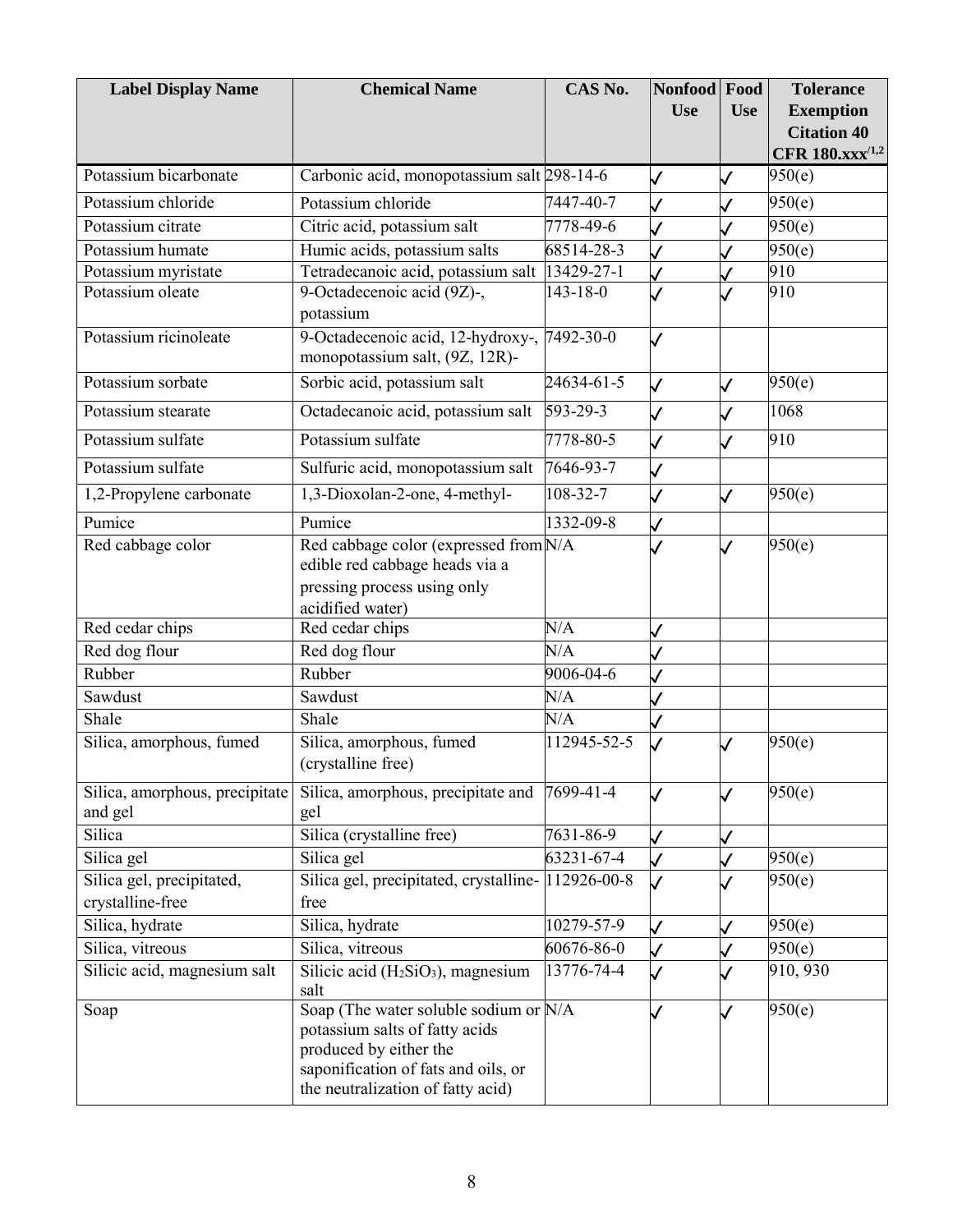| <b>Label Display Name</b>                  | <b>Chemical Name</b>                                                      | CAS No.       | Nonfood Food             |              | <b>Tolerance</b>            |
|--------------------------------------------|---------------------------------------------------------------------------|---------------|--------------------------|--------------|-----------------------------|
|                                            |                                                                           |               | <b>Use</b>               | <b>Use</b>   | <b>Exemption</b>            |
|                                            |                                                                           |               |                          |              | <b>Citation 40</b>          |
|                                            |                                                                           |               |                          |              | CFR 180.xxx <sup>/1,2</sup> |
| Soapbark                                   | Quillaja saponin                                                          | 1393-03-9     | $\overline{\mathcal{L}}$ | J            | 950(e)                      |
| Soapstone                                  | Soapstone                                                                 | 308076-02-0   |                          |              | 910, 930                    |
| Sodium acetate                             | Acetic acid, sodium salt                                                  | 127-09-3      |                          |              | 950(e)                      |
| Sodium alginate                            | Sodium alginate                                                           | 9005-38-3     |                          |              | 950(e)                      |
| Sodium benzoate                            | Benzoic acid, sodium salt                                                 | 532-32-1      |                          |              | 950(e)                      |
| Sodium bicarbonate                         | Sodium bicarbonate                                                        | 144-55-8      |                          |              | 950(e)                      |
| Sodium carboxymethyl<br>cellulose          | Cellulose, carboxymethyl ether,<br>sodium                                 | 9004-32-4     |                          |              | 950(e)                      |
| Sodium chloride                            | Sodium chloride                                                           | 7647-14-5     |                          |              | 950(e)                      |
| Sodium citrate                             | Sodium citrate                                                            | 994-36-5      |                          |              | 950(e)                      |
| Sodium humate                              | Humic acids, sodium salts                                                 | 68131-04-4    |                          |              | $\overline{950(e)}$         |
| Sodium oleate                              | Sodium oleate                                                             | 143-19-1      |                          |              | 910                         |
| Sodium ricinoleate                         | 9-Octadecenoic acid, 12-hydroxy-, 5323-95-5<br>monosodium salt, (9Z,12R)- |               |                          |              |                             |
| Sodium stearate                            | Octadecanoic acid, sodium salt                                            | 822-16-2      | $\mathcal{A}$            | $\checkmark$ | 910                         |
| Sodium sulfate                             | Sodium sulfate                                                            | 7757-82-6     |                          |              | 910, 930                    |
| Sorbitol                                   | D-glucitol                                                                | 50-70-4       |                          |              | 950(e)                      |
| Soy protein                                | Soy protein                                                               | N/A           |                          |              |                             |
| Soya lecithins                             | Lecithins, soya                                                           | 8030-76-0     |                          |              | 950(e)                      |
| Soybean hulls                              | Soybean hulls                                                             | N/A           |                          |              | 950(b)                      |
| Soybean meal                               | Soybean meal                                                              | 68308-36-1    |                          |              | 1071                        |
| Soybean, flour                             | Soybean, flour                                                            | 68513-95-1    |                          |              | 1071                        |
| Stearic acid                               | Octadecanoic acid                                                         | $57 - 11 - 4$ |                          |              | 910, 930                    |
| Sulfur                                     | Sulfur                                                                    | 7704-34-9     |                          |              |                             |
| Syrups, hydrolyzed<br>starch, hydrogenated | Syrups, hydrolyzed starch,<br>hydrogenated                                | 68425-17-2    |                          |              | 950(e)                      |
| Tetraglyceryl monooleate                   | 9-Octadecenoic acid (9Z)-,<br>monoester with tetraglycerol                | 71012-10-7    | J                        |              |                             |
| Tricalcium citrate                         | Citric acid, calcium salt (2:3)                                           | 813-94-5      | $\mathsf{\bigvee}$       | $\checkmark$ | 950(e)                      |
| Triethyl citrate                           | Citric acid, triethyl ester                                               | 77-93-0       | $\checkmark$             |              | 950(e)                      |
| Tripotassium citrate                       | Citric acid, tripotassium salt                                            | 866-84-2      |                          |              | 950(e)                      |
| Tripotassium citrate<br>monohydrate        | Citric acid, tripotassium salt,<br>monohydrate                            | 6100-05-6     |                          |              | 950(e)                      |
| Trisodium citrate                          | Citric acid, trisodium salt                                               | $68 - 04 - 2$ |                          |              | 950(e)                      |
| Trisodium<br>citrate dihydrate             | Citric acid, trisodium<br>salt, dihydrate                                 | 6132-04-3     |                          |              | 950(e)                      |
| Trisodium citrate<br>pentahydrate          | Citric acid, trisodium salt,<br>pentahydrate                              | 6858-44-2     |                          |              | 950(e)                      |
| Ultramarine blue                           | C.I. Pigment Blue 29                                                      | 57455-37-5    | $\checkmark$             |              | 950(e)                      |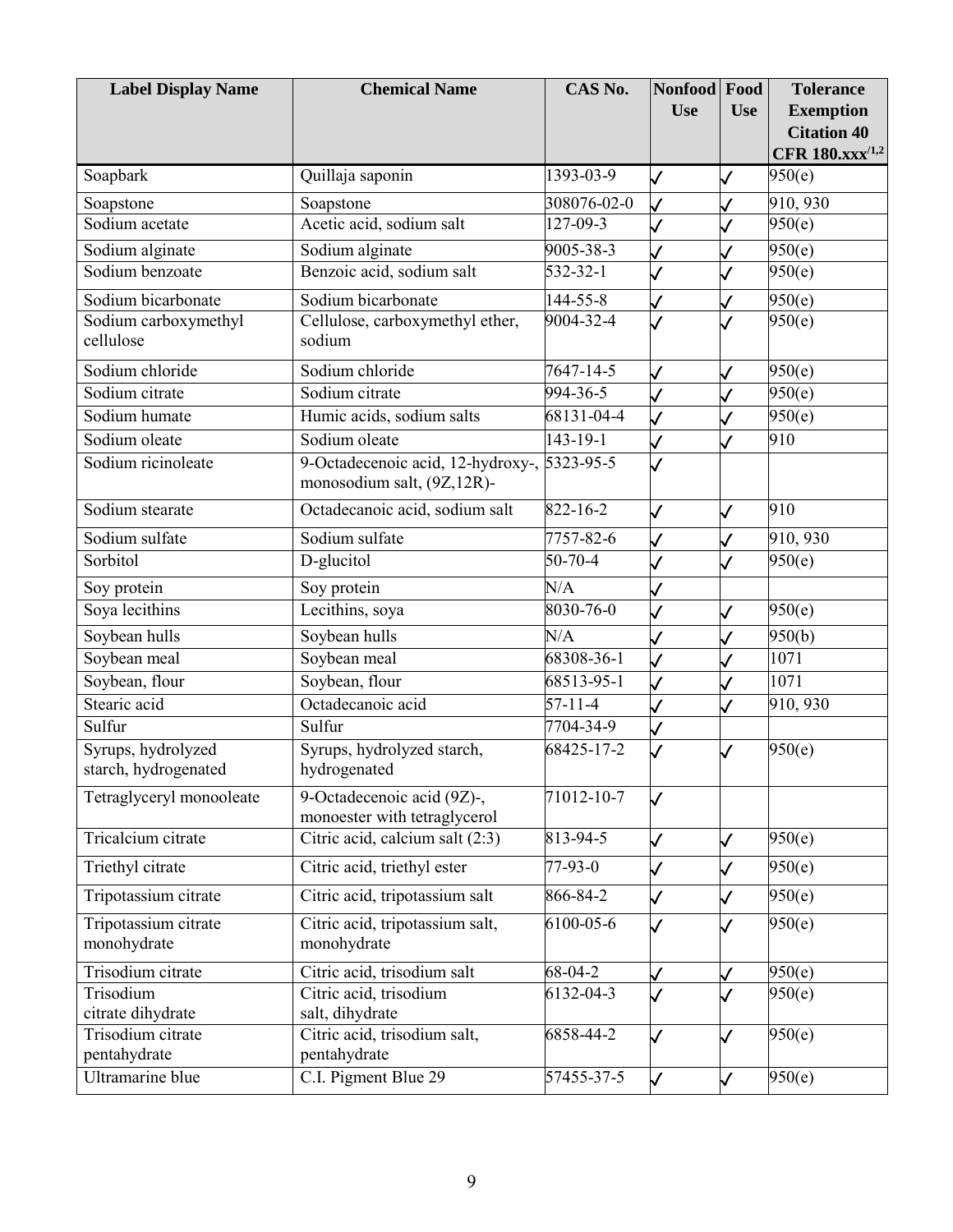| <b>Label Display Name</b> | <b>Chemical Name</b>                                       | CAS No.          | Nonfood Food<br><b>Use</b> | <b>Use</b>   | <b>Tolerance</b><br><b>Exemption</b><br><b>Citation 40</b><br>CFR $180.xxx^{1,2}$ |
|---------------------------|------------------------------------------------------------|------------------|----------------------------|--------------|-----------------------------------------------------------------------------------|
| Urea                      | Urea                                                       | $57 - 13 - 6$    | $\checkmark$               | $\checkmark$ | 950(e)                                                                            |
| Vanillin                  | Benzaldehyde, 4-hydroxy-3-<br>methoxy-                     | $121 - 33 - 5$   |                            |              | 950(e)                                                                            |
| Vermiculite               | Vermiculite                                                | 1318-00-9        | $\checkmark$               | $\checkmark$ | 910                                                                               |
| Vinegar                   | Vinegar (maximum 8% acetic acid 8028-52-2<br>in solution)  |                  |                            |              | 950(a)                                                                            |
| Vitamin C                 | L-Ascorbic acid                                            | $50 - 81 - 7$    |                            | $\checkmark$ | 950(e)                                                                            |
| Vitamin E                 | Vitamin E                                                  | 1406-18-4        |                            |              | 910                                                                               |
| Walnut flour              | Walnut flour                                               | N/A              |                            |              |                                                                                   |
| Walnut shells             | Walnut shells                                              | N/A              |                            |              | 950(b)                                                                            |
| Wheat                     | Wheat                                                      | N/A              |                            |              | 1071                                                                              |
| Wheat flour               | Wheat flour                                                | N/A              |                            |              | 1071                                                                              |
| Wheat germ oil            | Wheat germ oil                                             | 8006-95-9        |                            |              | $\overline{950(c)}$                                                               |
| Wheat oil                 | Oils, wheat                                                | 68917-73-7       |                            |              | 1071                                                                              |
| Whey                      | Whey                                                       | $92129 - 90 - 3$ | $\checkmark$               |              | 1071                                                                              |
| White mineral oil         | White mineral oil (petroleum)                              | 8042-47-5        |                            |              | 910, 930                                                                          |
| Wintergreen oil           | Wintergreen oil                                            | 68917-75-9       |                            |              |                                                                                   |
| Wollastonite              | Wollastonite $(Ca(SiO3))$                                  | 13983-17-0       |                            |              |                                                                                   |
| Wool                      | Wool                                                       | N/A              |                            |              |                                                                                   |
| Xanthan gum               | Xanthan gum                                                | 11138-66-2       |                            |              | 950(e)                                                                            |
| Yeast                     | Yeast                                                      | 68876-77-7       |                            |              | 950(a)                                                                            |
| Zeolites                  | Zeolites (excluding erionite (CAS<br>Reg. No. 66733-21-9)) | 1318-02-1        | $\overline{\mathcal{L}}$   |              | 910                                                                               |
| Zeolites, NaA             | Zeolites, NaA                                              | 68989-22-0       | $\mathcal V$               |              |                                                                                   |
| Zinc iron oxide           | Zinc iron oxide                                            | 12063-19-3       |                            |              |                                                                                   |
| Zinc oxide                | Zinc oxide (ZnO)                                           | 1314-13-2        |                            |              | 910, 930                                                                          |
| Zinc stearate             | Octadecanoic acid, zinc salt                               | $557 - 05 - 1$   | $\mathsf{\vee}$            |              | 920, 930                                                                          |